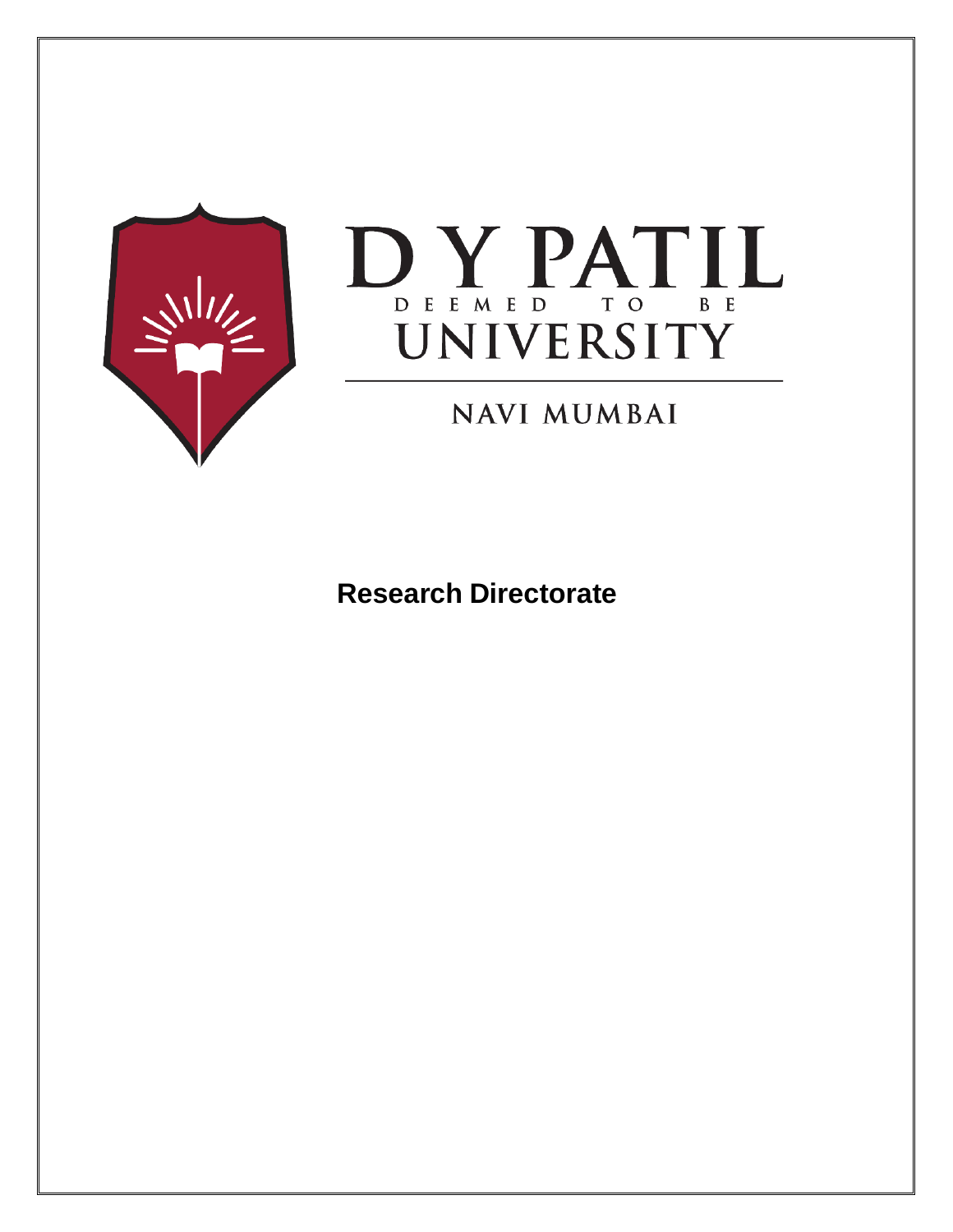## **Research Directorate:**

D Y PATIL **UNIVERSITY** 

> Research Directorate was set up in D Y Patil, Deemed to be University with the accompanying primary goals:

- To encourage and to grow a functioning exploration culture
- To make cooperative energies, reinforce interdisciplinary and cooperative exploration
- To make research socially important
- To co-ordinate research projects of the University
- To offer authoritative help for research projects.

At present D Y Patil Deemed to be University offers research programs in different disciplines under its own showing divisions, subsidiary schools and perceived focuses. Unfamiliar understudies supported by ICCR are likewise conceded for Ph. D Programs in D Y Patil Deemed to be University. Research Directorate is making progress toward the satisfaction of its targets and accomplish objectives through different administrations being given to understudies, educators, research managers and different partners andto change the University as the best objective for quality examination.

The Research Directorate Office frames part of the Divisions inside the Office of the Deputy Vice-Chancellor: Research Technology Innovation and Partnerships. Its command is to, related to all Divisions, Faculties, Institutes, Entities, and across the establishment and DYPU people group, to create, carry out, make due, support, control, and upgrade the exploration the board, advancement and organization toward the path to work on the administrations and backing of the insightful.

The Research Directorate is coordinated in the accompanying Units:

- Research Management
- Research Grants Management
- Research Training and Capacity Development
- Research Integrity
- Research Communication and Marketing
- Unique Projects



D. Y. PATIL DEEMED TO BE UNIVERSITY NERUL, NAVI MUMBAI - 400706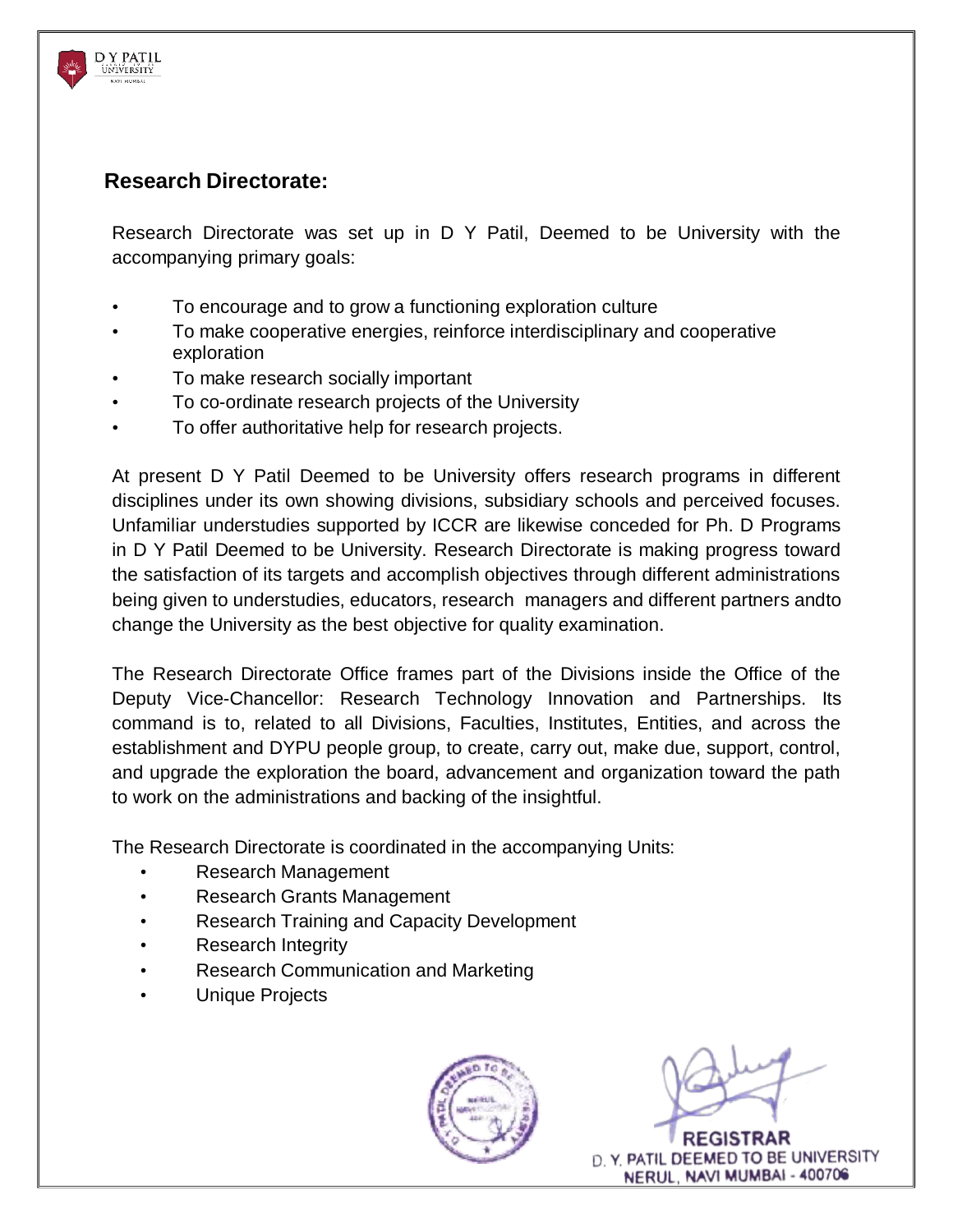

Every one of the other referenced units has capable and administration orientated staff that are skillful to help and care staff through research awards the board, research finance organization.

research results and distributions the executives, utilization of the Research and Information Management System, research preparing and limit advancement, and acknowledgment of exploration greatness through yearly examination grants in spaces of distributions, postgraduate oversight and industry subsidizing. To additional help research through mindful lead and great practices by advancing and zeroing in on research uprightness and morals.

The Office of the Director Research has set out upon an exceptional venture to acquire a comprehension of the starting points and nature of the naming of DYPU's grounds, satellite grounds, auditoriums, labs, open spaces and roads. This exceptional task will appear as an essential examination project with an appropriate scientist working in the Office of the Director.

## **Research Integrity:**

- Research respectability is the obligation of everybody subsidiary with DYPU, inside or remotely. To work with, protect and advance such a climate at DYPU, the Unit of Research Integrity was created. Our vision is to make and advanceethos and culture of exploration morals, respectability and dependable examination direct at DYPU, where all exploration is arranged, proposed, performed, revealed, instructed and checked on.
- Our capacity incorporates:
- Work with research morals and trustworthiness just as great examination rehearses by giving assets and preparing to all scientists at DYPU.
- Observing consistence (to institutional strategies, rules and guidelines just as neighborhood, public and global laws including proficient principles), consequently guaranteeing protected and moral exploration.
- Creating and executing approaches and strategies identified with the government assistance and insurance of examination subjects (people and creatures) and the climate
- Applying reasonable approaches and strategies/rules that are reasonable, straight forward and incredible, to manage issues and charges of examinationunfortunate behavior.
- Checking and assessment of exploration morals exercises at DYPU, including research directed by outer specialists or staff individuals enrolled at different colleges, yet who are utilizing DYPU as an examination site.